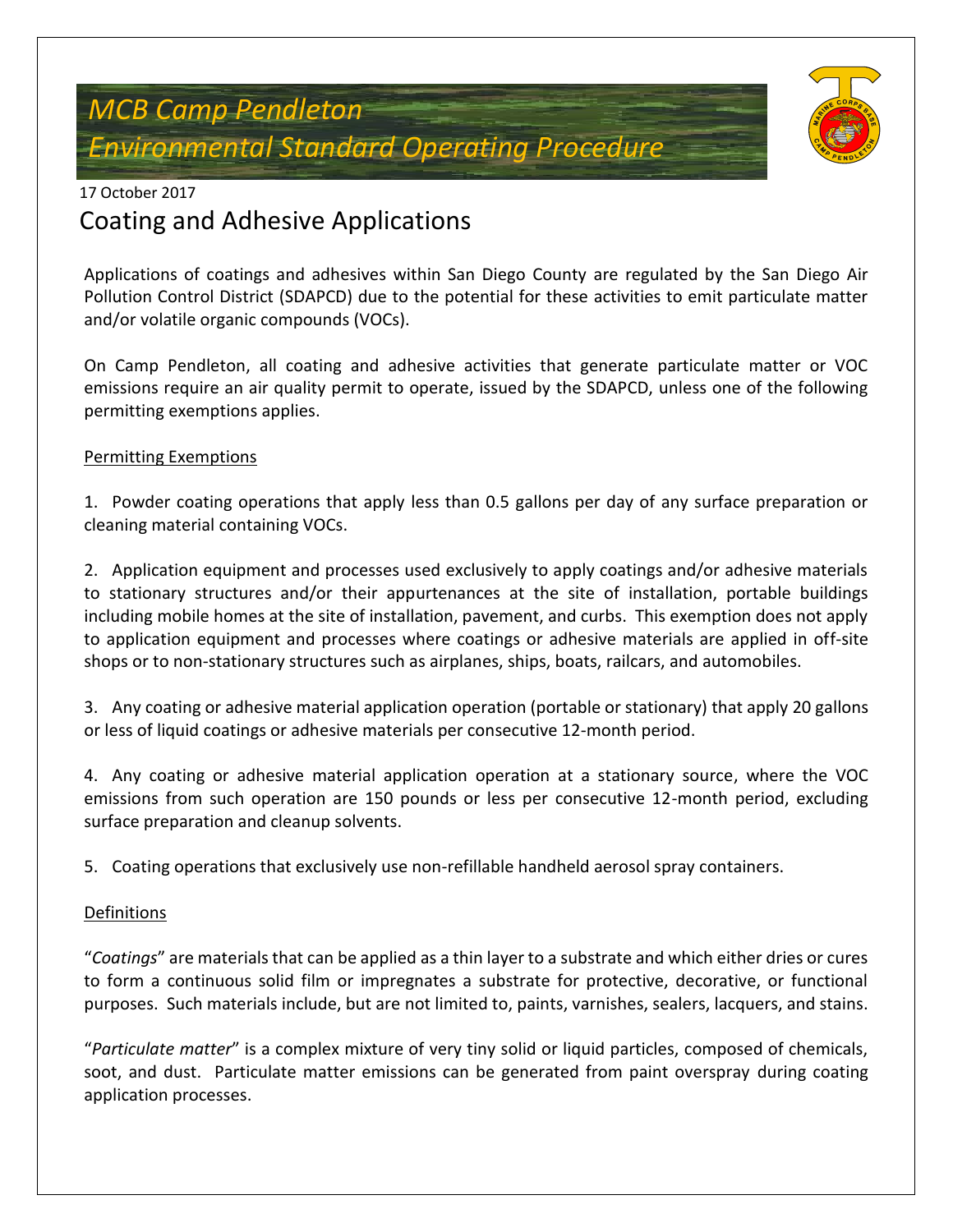### Coating and Adhesive Applications 17 October 2017

"*VOCs*" are compounds in paints, solvents, and adhesives that readily vaporize from the liquid phase at ambient temperatures.

#### Procedures and Requirements

1. Contact the Environmental Security (ENVSEC) Department's Air Quality Section at 760-725-9756 to determine whether any of the aforementioned exemptions to permitting apply.

#### 2. If a permit is not required:

a. Use only approved paint and painting products that are on the unit's Hazardous Material Authorization Use List (AUL).

b. Maintain a current list of coatings, strippers, thinners, additives, surface preparation, and cleaning materials in order to verify VOC compliance. Update the material inventory as necessary to ensure accuracy; at a minimum, review the inventory quarterly. Contact ENVSEC (Air Quality) for assistance and examples on how to properly maintain these inventories.

c. Maintain, and retain on site for no less than three years, daily usage logs to record the daily use and VOC content of coatings and/or adhesives applied as well as monthly purchase records for all coatings/adhesives.

#### 3. If a permit is required:

a. Obtain a permit through ENVSEC (Air Quality) **before conducting any coating or adhesive activities**. The permitting process generally requires at least 90 days.

b. Strictly comply with all conditions specified in the permit acquired through ENVSEC.

c. Post a copy of the air permit within 25 feet of the coating and/or adhesive application equipment.

d. Air permits specify approved paints, coatings, and adhesives authorized for use, as well as the quantity and methods in which they may be applied. Any changes in application process may require a new or modified permit. For any instances where new materials or processes are necessary, contact ENVSEC (Air Quality) at 760-725-9756.

e. Only apply coatings and adhesives at locations sites specifically designated in the permit. Multiple types of coatings (i.e. metal parts and wood products) may occur under a single permit as long as the multiple processes are expressly mentioned in the permit.

f. Appoint a Paint Site Officer responsible for daily compliance with recordkeeping and proper equipment operation. This person is often the unit's Environmental Compliance Coordinator or an individual appointed by the Environmental Compliance Coordinator.

g. Maintain a current list of coatings, strippers, thinners, additives, surface preparation, and cleaning material in order to demonstrate VOC compliance. Update the material inventory as necessary